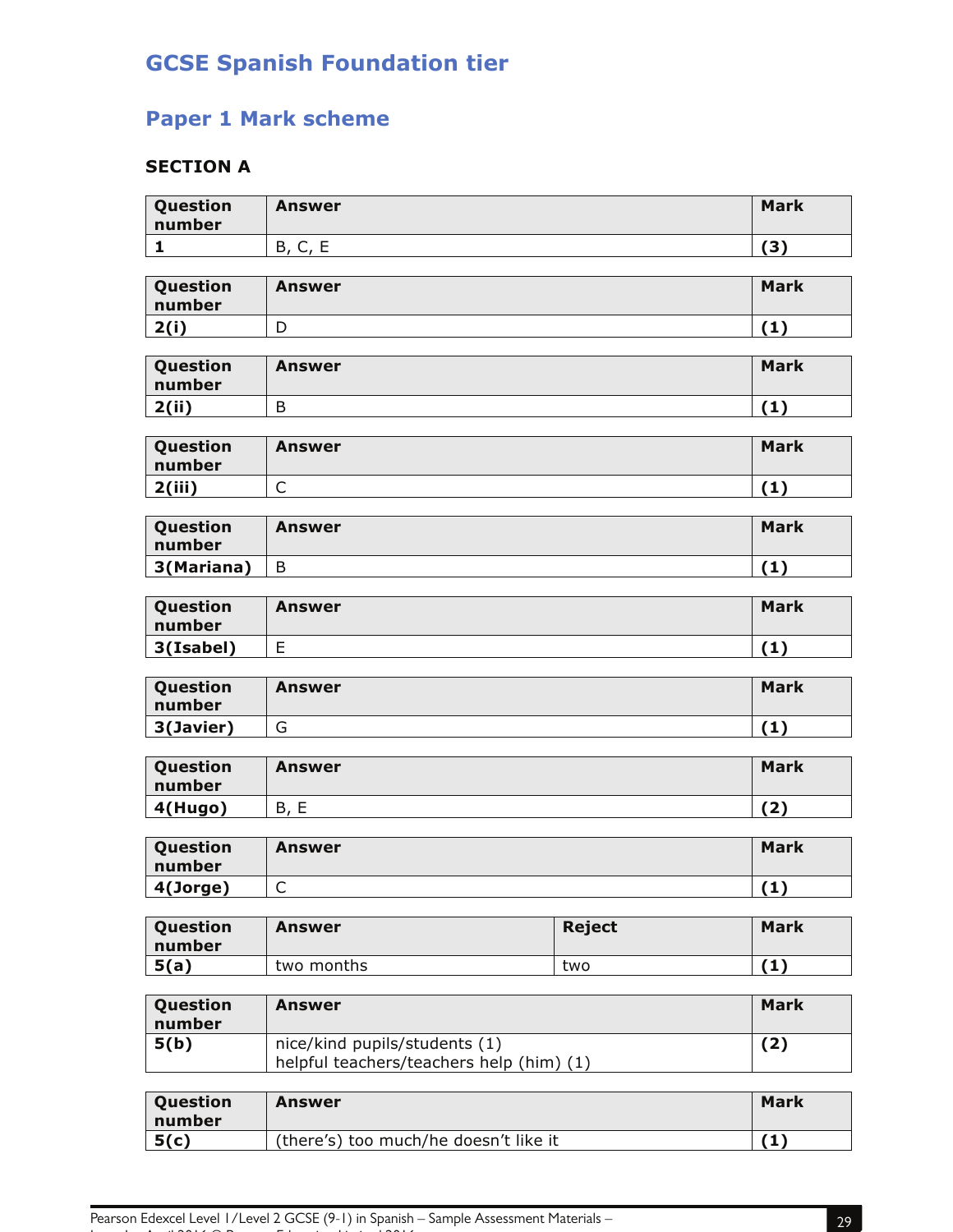| Question<br>number | Answer     | <b>Mark</b> |
|--------------------|------------|-------------|
| 6(a)               | three days |             |

| Question<br>number | Answer       | Reject                          | <b>Mark</b> |
|--------------------|--------------|---------------------------------|-------------|
| 6(b)               | cook, sweets | sweets, cook (in that<br>order) | (2)         |

| Question<br>number | Answer                | <b>Mark</b> |
|--------------------|-----------------------|-------------|
|                    | −<br>В<br>∽<br>ີ<br>- | 791<br>د    |

| Question<br>number | Answer                                                                           | Mark |
|--------------------|----------------------------------------------------------------------------------|------|
| 8(a)               | (because) it's cloudy/it is not very hot/the weather is<br>perfect (for cycling) | (1)  |

| Question<br>number | Answer                   | Mark |
|--------------------|--------------------------|------|
| 8(b)               | (there could be) storms. |      |

| Question<br>number | <b>Answer</b>                                              | Reject   | <b>Mark</b> |
|--------------------|------------------------------------------------------------|----------|-------------|
| 8(c)               | (the temperature/it) is<br>higher/hotter (than yesterday). | high/hot | '1)         |

| Question<br>number | Answer | <b>Mark</b> |
|--------------------|--------|-------------|
| 9(i)               | n      | 7 4 J       |

| Question<br>number | Answer | <b>Mark</b> |
|--------------------|--------|-------------|
| 9(ii)              | ∽<br>◡ | ъ<br>J.     |

| Question<br>number | Answer | <b>Mark</b> |
|--------------------|--------|-------------|
| 9(iii)             | D      |             |

| Question<br>number | <b>Answer</b> | <b>Mark</b> |
|--------------------|---------------|-------------|
| 9(iv)              | ∽<br>ั        |             |

| <b>Question</b><br>number | Answer                                | <b>Reject</b> | Mark |
|---------------------------|---------------------------------------|---------------|------|
| 10(a)                     | (there are long) delays/road<br>works | road          |      |

| Question<br>number | Answer                                               | Mark |
|--------------------|------------------------------------------------------|------|
| 10(b)              | (there was) a car accident/accident between two cars |      |

Issue 1 – April 2016 © Pearson Education Limited 2016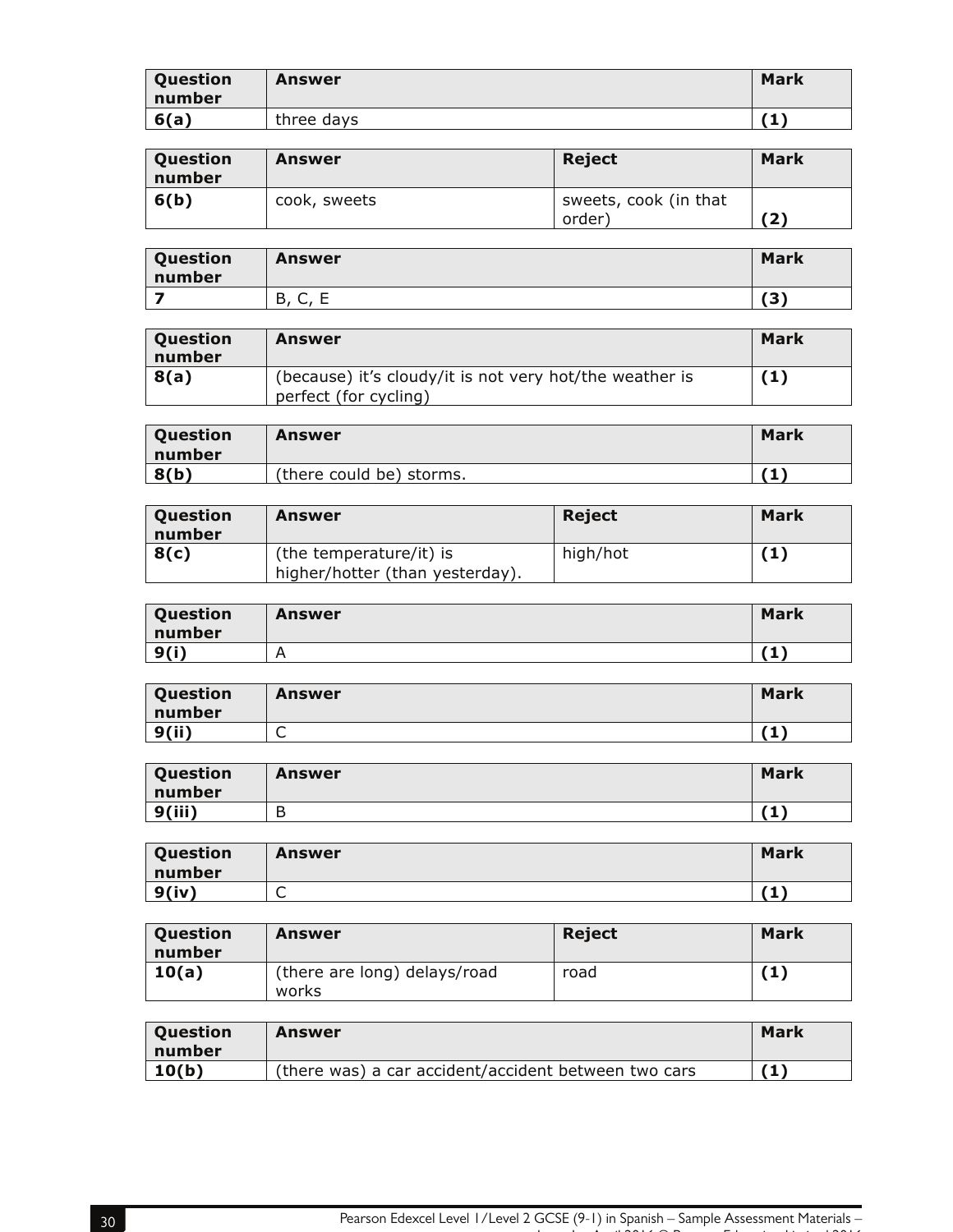| Question<br>number | Answer                                 | Mark |
|--------------------|----------------------------------------|------|
| 10(c)              | use public transport/not use their car |      |

| Question<br>number | Answer                            | Mark |
|--------------------|-----------------------------------|------|
| 10(d)              | (get a) discount (at the museums) |      |

| Question<br>number | Answer  | <b>Mark</b>         |
|--------------------|---------|---------------------|
| . .                | Α.<br>້ | $\mathbf{r}$<br>۔ ت |

| <b>Ouestion</b><br>number | Answer                                                     | <b>Mark</b> |
|---------------------------|------------------------------------------------------------|-------------|
| 12(a)                     | (it's the) biggest (music festival) in South/Latin America |             |

| Question<br>number | Answer                                                                                          | Mark |
|--------------------|-------------------------------------------------------------------------------------------------|------|
| 12(b)              | every year OR (every) February OR (the) third week in<br>February. (1) each for 2 of the above. | (2)  |

| <b>Question</b><br>number | Answer                                           | Mark         |
|---------------------------|--------------------------------------------------|--------------|
| 12(c)                     | Favourite artist(e)/best international artist(e) | $\mathbf{1}$ |

## **SECTION B**

| Question<br>number | Answer       | Mark |
|--------------------|--------------|------|
| 13(a)              | la primavera | .    |

| Question<br>number | Answer  | <b>Mark</b> |
|--------------------|---------|-------------|
| 13(b)              | familia | 7 4 Y       |

| Question<br>number | Answer | <b>Mark</b> |
|--------------------|--------|-------------|
| 13(c)              | fácil  | 7 A N       |

| Question<br>number | Answer       | Mark  |
|--------------------|--------------|-------|
| 13(d)              | tiempo libre | 7 M T |

| Question<br>number | Answer | <b>Mark</b> |
|--------------------|--------|-------------|
| 13(e)              | año    | 7 4 J       |

| Question<br>number | Answer | <b>Mark</b> |
|--------------------|--------|-------------|
| 14(a)              | rápido | (1)         |

| Question<br>number | Answer | <b>Mark</b> |
|--------------------|--------|-------------|
| 14(b)              | gratis | 74 V<br>л.  |